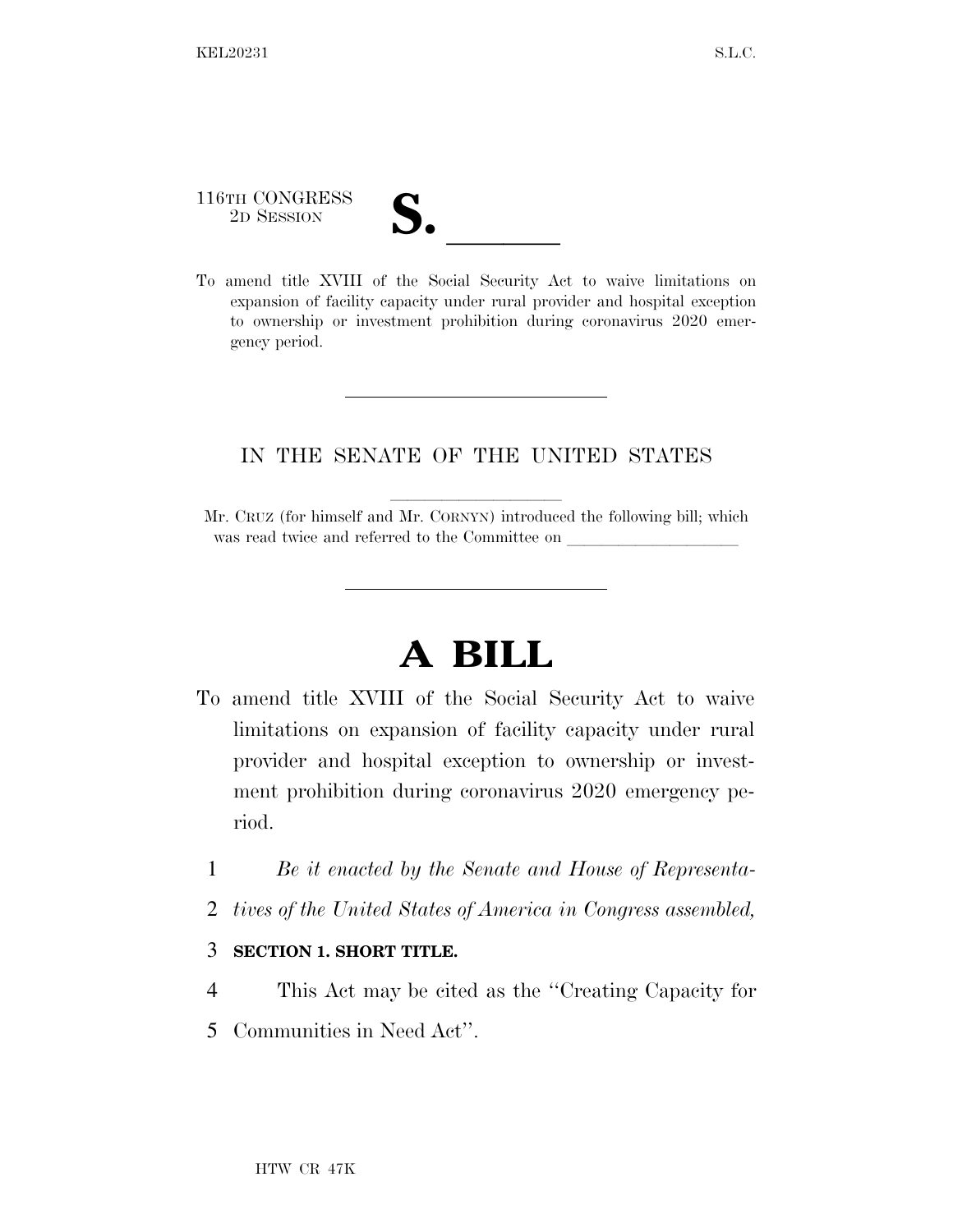| $\mathbf{1}$   | SEC. 2. WAIVER OF LIMITATIONS ON EXPANSION OF FACIL-    |
|----------------|---------------------------------------------------------|
| $\overline{2}$ | ITY CAPACITY UNDER RURAL PROVIDER AND                   |
| 3              | HOSPITAL EXCEPTION TO OWNERSHIP OR IN-                  |
| $\overline{4}$ | <b>VESTMENT</b><br><b>PROHIBITION</b><br><b>DURING</b>  |
| 5              | <b>CORONAVIRUS 2020 EMERGENCY PERIOD.</b>               |
| 6              | Section $1877(i)(1)(B)$ of the Social Security Act (42) |
| 7              | U.S.C. $1395nn(i)(1)(B)$ is amended—                    |
| 8              | (1) by striking "CAPACITY.—Except as provided           |
| 9              | in paragraph $(3)$ , the number" and inserting "CA-     |
| 10             | PACITY".-                                               |
| 11             | "(i) IN GENERAL.—Except as pro-                         |
| 12             | vided in paragraph (3) and subject to                   |
| 13             | clause (ii), the number"; and                           |
| 14             | $(2)$ by adding at the end the following new            |
| 15             | clause:                                                 |
| 16             | ``(ii)<br><b>EXCEPTION</b><br><b>DURING</b>             |
| 17             | CORONAVIRUS 2020 EMERGENCY PERIOD.-                     |
| 18             | "(I) IN GENERAL.—The limita-                            |
| 19             | tion under clause (i) shall not apply                   |
| 20             | with respect to any increase in the                     |
| 21             | number of operating rooms, procedure                    |
| 22             | rooms, or beds for which a hospital is                  |
| 23             | licensed during the coronavirus 2020                    |
| 24             | emergency period, or for which the                      |
| 25             | hospital begins construction during                     |
| 26             | the coronavirus 2020 emergency pe-                      |